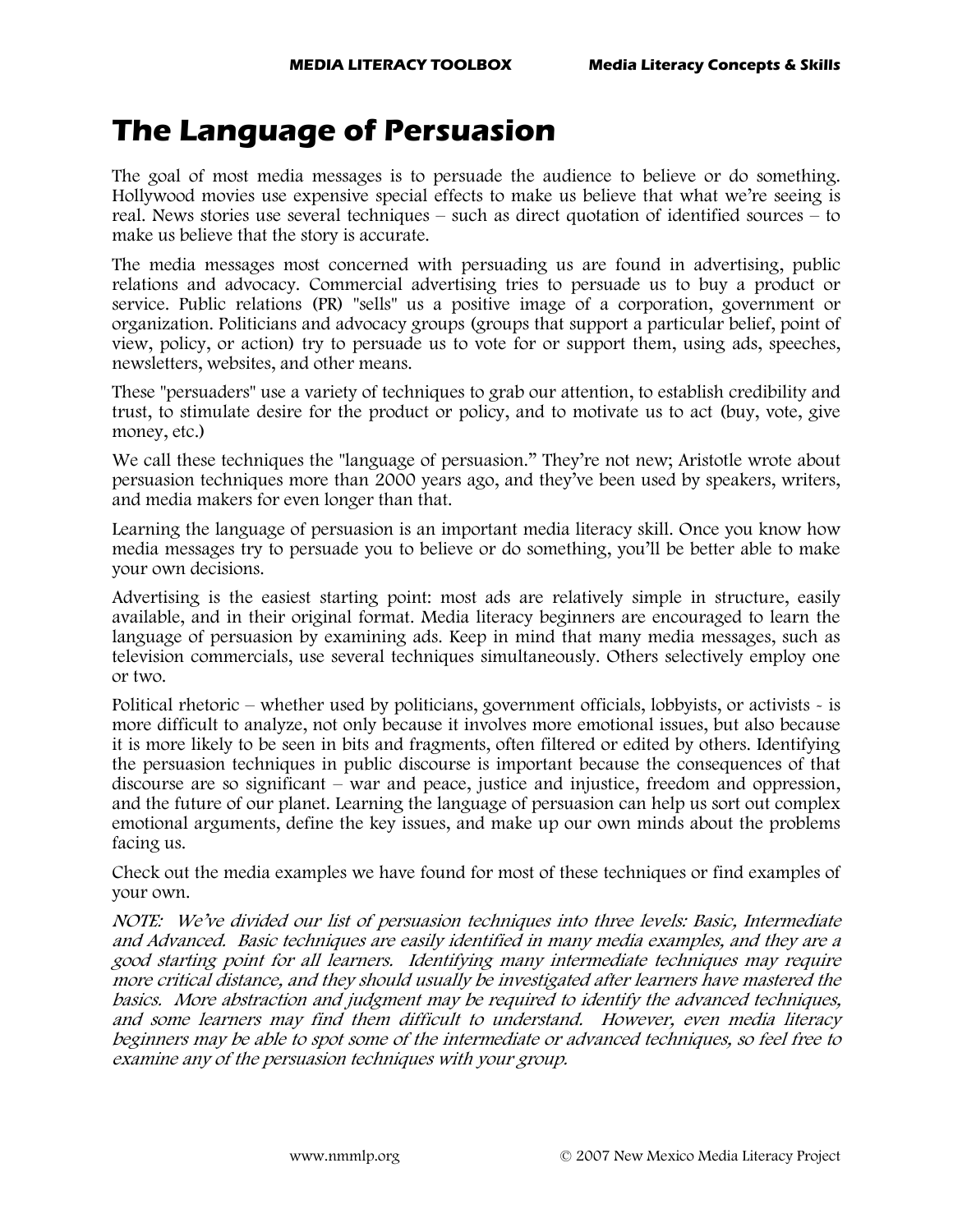## **Basic**

**1. Association.** This persuasion technique tries to link a product, service, or idea with something already liked or desired by the target audience, such as fun, pleasure, beauty, security, intimacy, success, wealth, etc. The media message doesn't make explicit claims that you'll get these things; the association is implied. *Association* can be a very powerful technique. A good ad can create a strong emotional response and then associate that feeling with a brand  $(family = Coke, victory = Mike)$ . This process is known as *emotional transfer*. Several of the persuasion techniques below, like Beautiful people, Warm & fuzzy, Symbols and Nostalgia, are specific types of association.

Disney Affordable - Happiness and magic is connected with Disney's brand.

Heineken Hip Hop - If you like hip hop, Heineken is the beer for you.

**2. Bandwagon.** Many ads show lots of people using the product, implying that "everyone is doing it" (or at least, "all the cool people are doing it"). No one likes to be left out or left behind, and these ads urge us to "jump on the bandwagon." Politicians use the same technique when they say, "The American people want..." How do they know?

Hot Pockets - Everyone is coming to this house for hot pockets.

**3. Beautiful people.** Beautiful people uses good-looking models (who may also be celebrities) to attract our attention. This technique is extremely common in ads, which may also imply (but never promise!) that we'll look like the models if we use the product.

Kool Be Expressive - This model is portrayed as hip and urban.

Kool Musician - This model is a cool musician who smokes.

**4. Bribery.** This technique tries to persuade us to buy a product by promising to give us something else, like a discount, a rebate, a coupon, or a "free gift." Sales, special offers, contests, and sweepstakes are all forms of bribery. Unfortunately, we don't really get something for free -- part of the sales price covers the cost of the bribe.

**EZ Loan Polar Bear** - This print ad bribes readers with an interest free loan and reminds us we will need cash for the holidays and don't have to wait until payday for it.

**5. Celebrities.** (A type of Testimonial – the opposite of Plain folks.) We tend to pay attention to famous people. That's why they're famous! Ads often use celebrities to grab our attention. By appearing in an ad, celebrities implicitly endorse a product; sometimes the endorsement is explicit. Many people know that companies pay celebrities a lot of money to appear in their ads (Nike's huge contracts with leading athletes, for example, are well known) but this type of testimonial still seems to be effective.

Maxim Team EAS - A professional basketball player is used to promote this energy drink.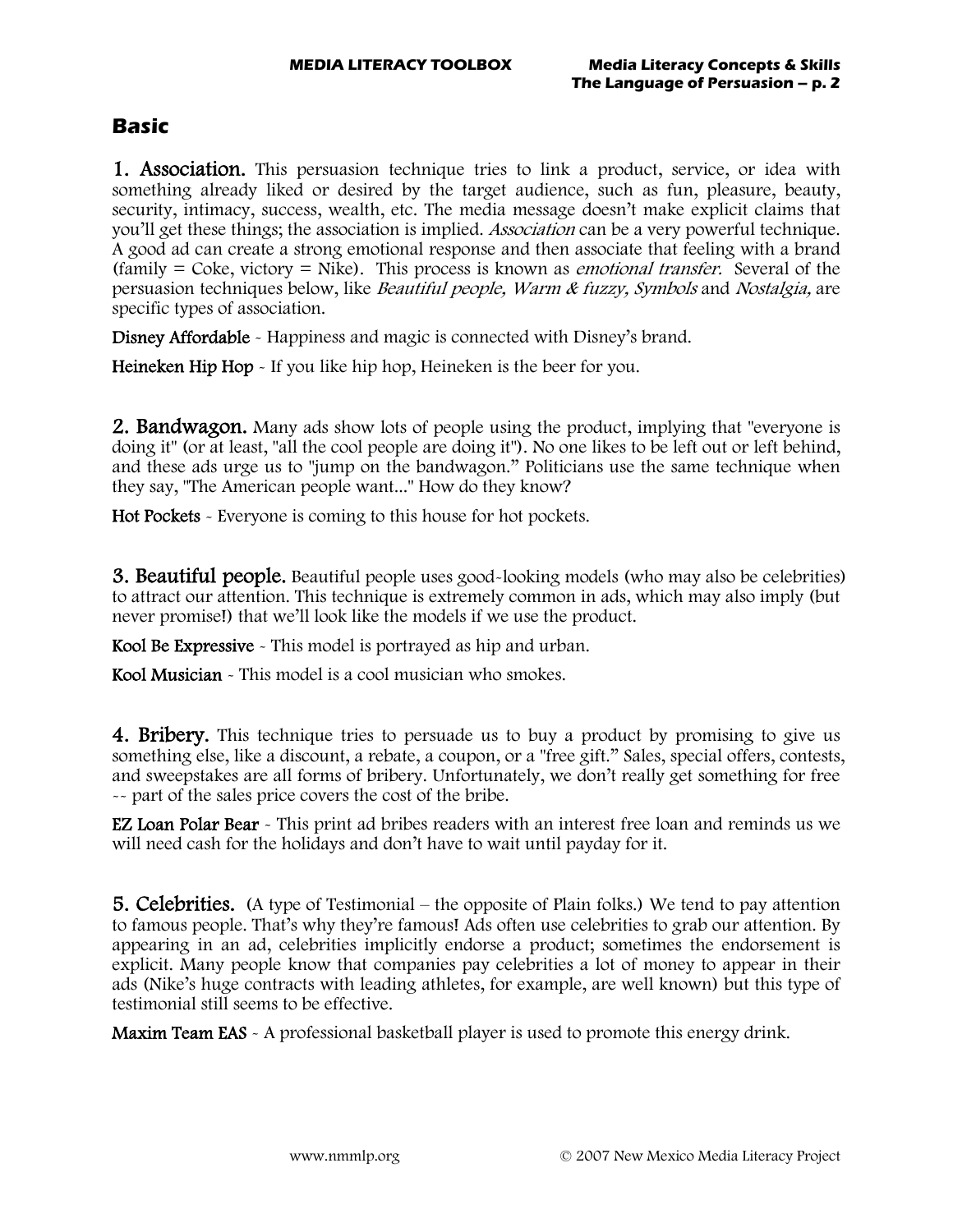6. Experts. (A type of Testimonial.) We rely on experts to advise us about things that we don't know ourselves. Scientists, doctors, professors and other professionals often appear in ads and advocacy messages, lending their credibility to the product, service, or idea being sold. Sometimes, Plain folks can also be experts, as when a mother endorses a brand of baby powder or a construction worker endorses a treatment for sore muscles.

Heather Wilson - "Nationally known independent thinkers...think highly of Heather." "Nationally known" people are experts who supposedly know which candidates are right for us.

7. Explicit claims. Something is "explicit" if it is directly, fully, and/or clearly expressed or demonstrated. For example, some ads state the price of a product, the main ingredients, where it was made, or the number of items in the package – these are explicit claims. So are specific, measurable promises about quality, effectiveness, or reliability, like "Works in only five minutes!" Explicit claims can be proven true or false through close examination or testing, and if they're false, the advertiser can get in trouble. It can be surprising to learn how few ads make explicit claims. Most of them try to persuade us in ways that cannot be proved or disproved.

Disney Affordable - The price of \$1,600 is given. See "Deconstructing Media Messages" for more on this commercial and what is in the fine print.

EZ Loan Polar Bear - This ad gives us a lot of information, including hours, locations, what you will need to bring in for the loan and states: "Get up to \$500 interest free."

**8. Fear.** This is the opposite of the Association technique. It uses something disliked or feared by the intended audience (like bad breath, failure, high taxes or terrorism) to promote a "solution." Ads use fear to sell us products that claim to prevent or fix the problem. Politicians and advocacy groups stoke our fears to get elected or to gain support.

L'Oreal Anti-aging 2 - Fear the signs of aging.

**9. Humor.** Many ads use humor because it grabs our attention and it's a powerful persuasion technique. When we laugh, we feel good. Advertisers make us laugh and then show us their product or logo because they're trying to connect that good feeling to their product. They hope that when we see their product in a store, we'll subtly re-experience that good feeling and select their product. Advocacy messages (and news) rarely use humor because it can undermine their credibility; an exception is political satire.

Fed Ex Map - If Fed Ex makes us laugh, we might remember them when it comes time to ship something.

10. Intensity. The language of ads is full of intensifiers, including superlatives (greatest, best, most, fastest, lowest prices), comparatives (more, better than, improved, increased, fewer calories), hyperbole (amazing, incredible, forever), exaggeration, and many other ways to hype the product.

Elizabeth Golden Age - Critics say this film is "powerful," "brilliant," "extraordinary" and "Best film of the year."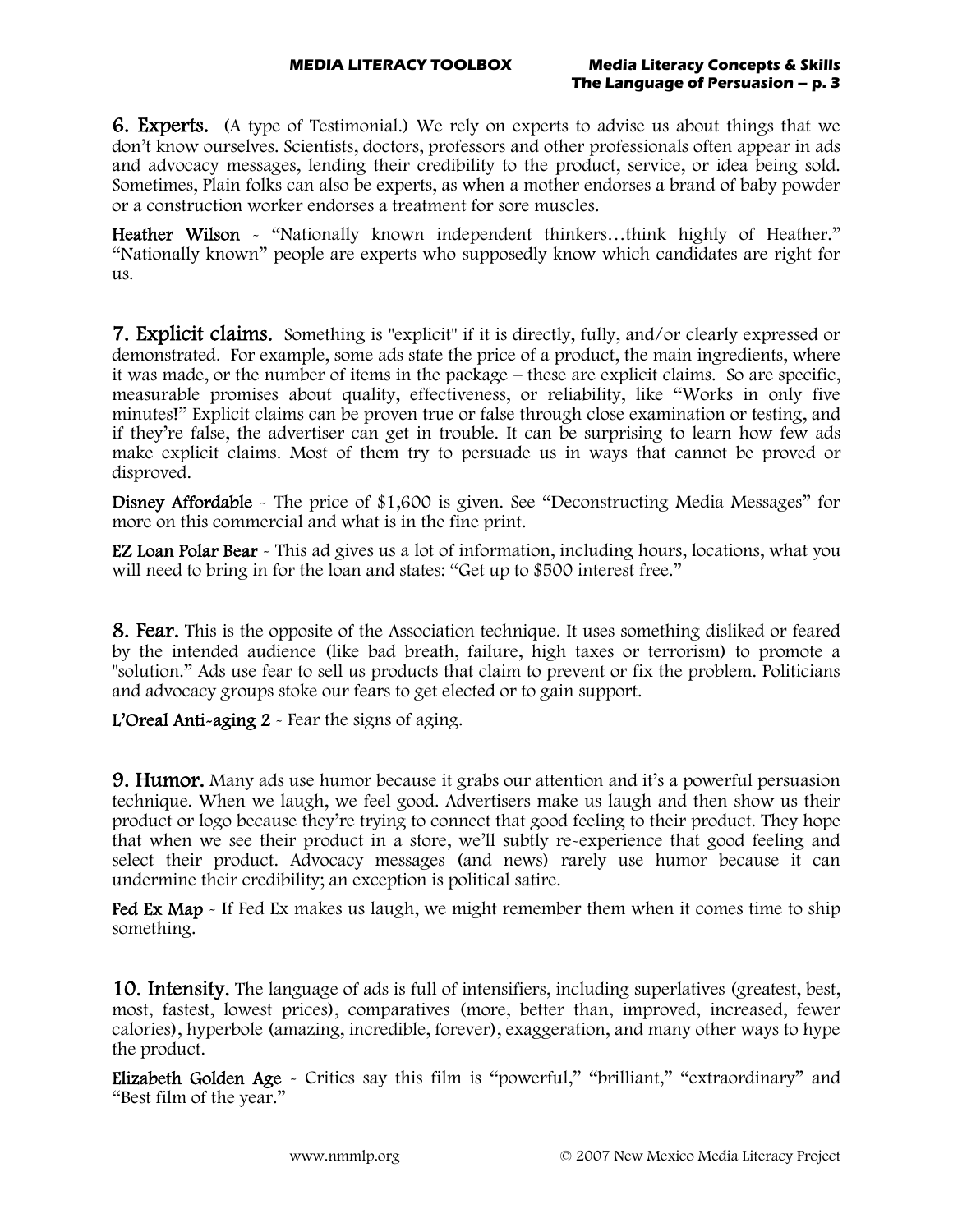11. Maybe. Unproven, exaggerated or outrageous claims are commonly preceded by "weasel words" such as may, might, can, could, some, many, often, virtually, as many as, or up to. Watch for these words if an offer seems too good to be true. Commonly, the Intensity and Maybe techniques are used together, making the whole thing meaningless.

Buy Nothing Day - "We are the most voracious consumers in the world, a world that could die, because of the way we North Americans live."

**12. Plain folks.** (A type of Testimonial – the opposite of Celebrities.) This technique works because we may believe a "regular person" more than an intellectual or a highly-paid celebrity. It's often used to sell everyday products like laundry detergent because we can more easily see ourselves using the product, too. The plain folks technique strengthens the down-home, "authentic" image of products like pickup trucks and politicians. Unfortunately, most of the "plain folks" in ads are actually paid actors carefully selected because they look like "regular people."

Disney Affordable - This commercial shows an "ordinary" family, rather than a celebrity family.

Dove Pro Age 1 - These Dove Real Beauty ads still use models, but they are models that look more like "plain folks" compared to women in most beauty ads.

Ford Edge - A testimonial is given by this "average" customer.

**13. Repetition.** Advertisers use repetition in two ways: Within an ad or advocacy message, words, sounds or images may be repeated to reinforce the main point. And the message itself (a TV commercial, a billboard, a website banner ad) may be displayed many times. Even unpleasant ads and political slogans work if they are repeated enough to pound their message into our minds.

Clutter - This movie clip from Frontline's The Persuaders discusses the repetition of advertising in general and discusses advertising in new spaces. Notice the wall of iPod ads in this video, another example of repetition.

**14. Testimonials.** Media messages often show people testifying about the value or quality of a product, or endorsing an idea. They can be experts, celebrities, or plain folks. We tend to believe them because they appear to be a neutral third party (a pop star, for example, not the lipstick maker, or a community member instead of the politician running for office.) This technique works best when it seems like the person "testifying" is doing so because they genuinely like the product or agree with the idea. Some testimonials may be less effective when we recognize that the person is getting paid to endorse the product.

Ford Edge - This entire commercial is a testimonial by an "average" test driver.

15. Warm & fuzzy. This technique uses sentimental images (especially of families, kids and animals) to stimulate feelings of pleasure, comfort, and delight. It may also include the use of soothing music, pleasant voices, and evocative words like "cozy" or "cuddly." The Warm &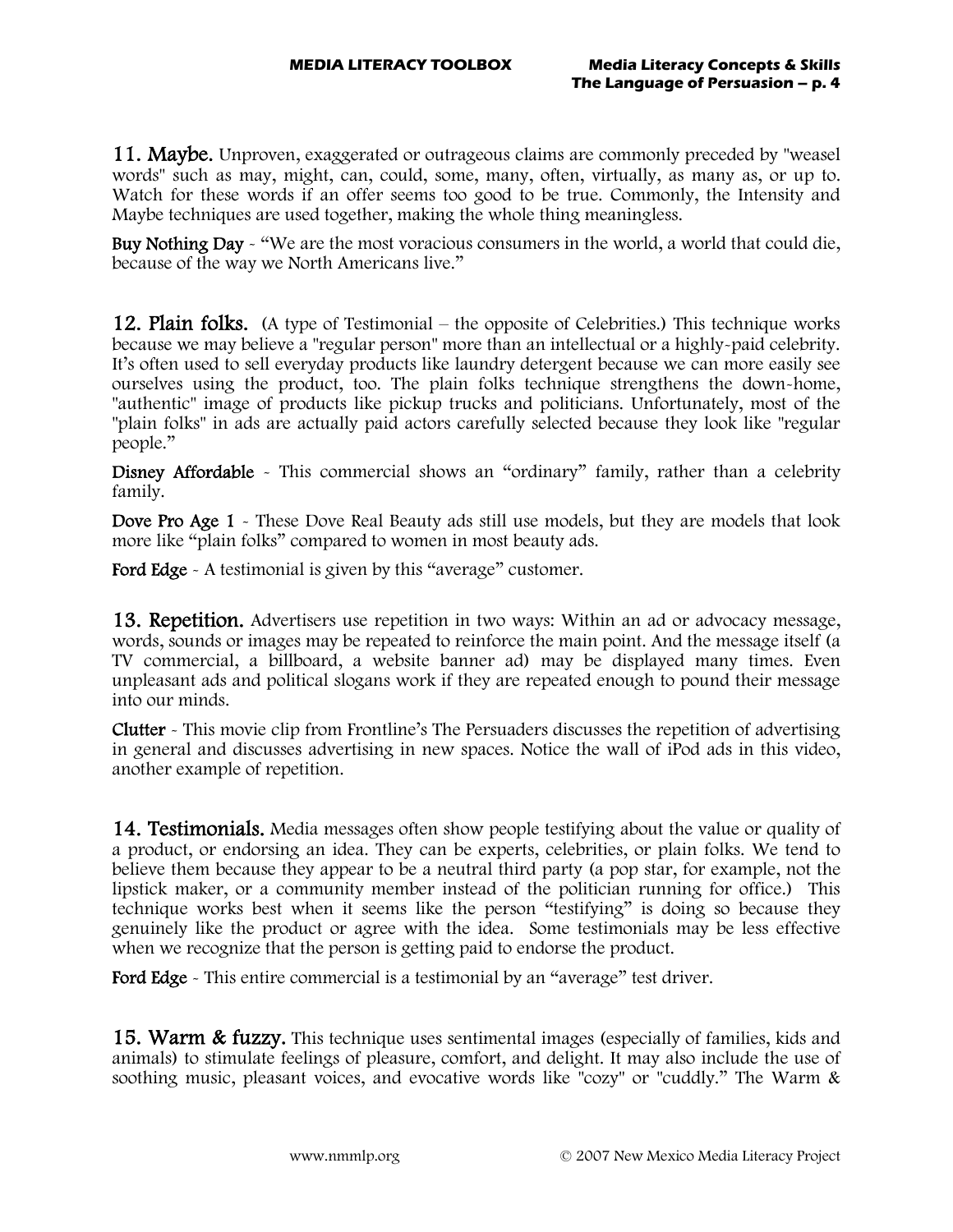fuzzy technique is another form of Association. It works well with some audiences, but not with others, who may find it too corny.

Disney Affordable - This commercial is meant to make you feel good and uses magic (animation), animals (horses), happy children, music and more to make us feel this way.

MasterCard Elephant - This commercial also uses animals (who help the man when he is sick) and music to make us feel good about the product.

## **Intermediate**

**16. The Big Lie.** According to Adolf Hitler, one of the 20th century's most dangerous propagandists, people are more suspicious of a small lie than a big one. The Big Lie is more than exaggeration or hype; it's telling a complete falsehood with such confidence and charisma that people believe it. Recognizing The Big Lie requires "thinking outside the box" of conventional wisdom and asking the questions other people don't ask.

Energizer Lithium - This battery cannot re-power an entire city.

**17. Charisma.** Sometimes, persuaders can be effective simply by appearing firm, bold, strong, and confident. This is particularly true in political and advocacy messages. People often follow charismatic leaders even when they disagree with their positions on issues that affect them.

Nike King James - LeBron James appears strong and confident in this Nike ad, due to his expression and the symbols of royalty, wealth and status that surround him.

18. Euphemism. While the Glittering generalities and Name-calling techniques arouse audiences with vivid, emotionally suggestive words, Euphemism tries to pacify audiences in order to make an unpleasant reality more palatable. Bland or abstract terms are used instead of clearer, more graphic words. Thus, we hear about corporate "downsizing" instead of "layoffs," or "intensive interrogation techniques" instead of "torture."

Nip Tuck Botox - The euphemism exists in the title of this show about plastic surgery. The words "nip" and "tuck" don't sound as harsh as "plastic surgery" and they may not evoke the images of how difficult and painful plastic surgery, recovery and societal pressure to look a certain way can be. Botox injections are a milder example of this.

**19. Extrapolation.** Persuaders sometimes draw huge conclusions on the basis of a few small facts. Extrapolation works by ignoring complexity. It's most persuasive when it predicts something we hope can or will be true.

Jim Beam Constitution - If the U.S. constitution was revised this many times since 1787, yet the recipe for Jim Beam hasn't changed since 1795, then Jim Beam must be perfect. Other subtext includes: Jim Beam stands the test of time. Jim Beam has always been there. Jim Beam is true and important.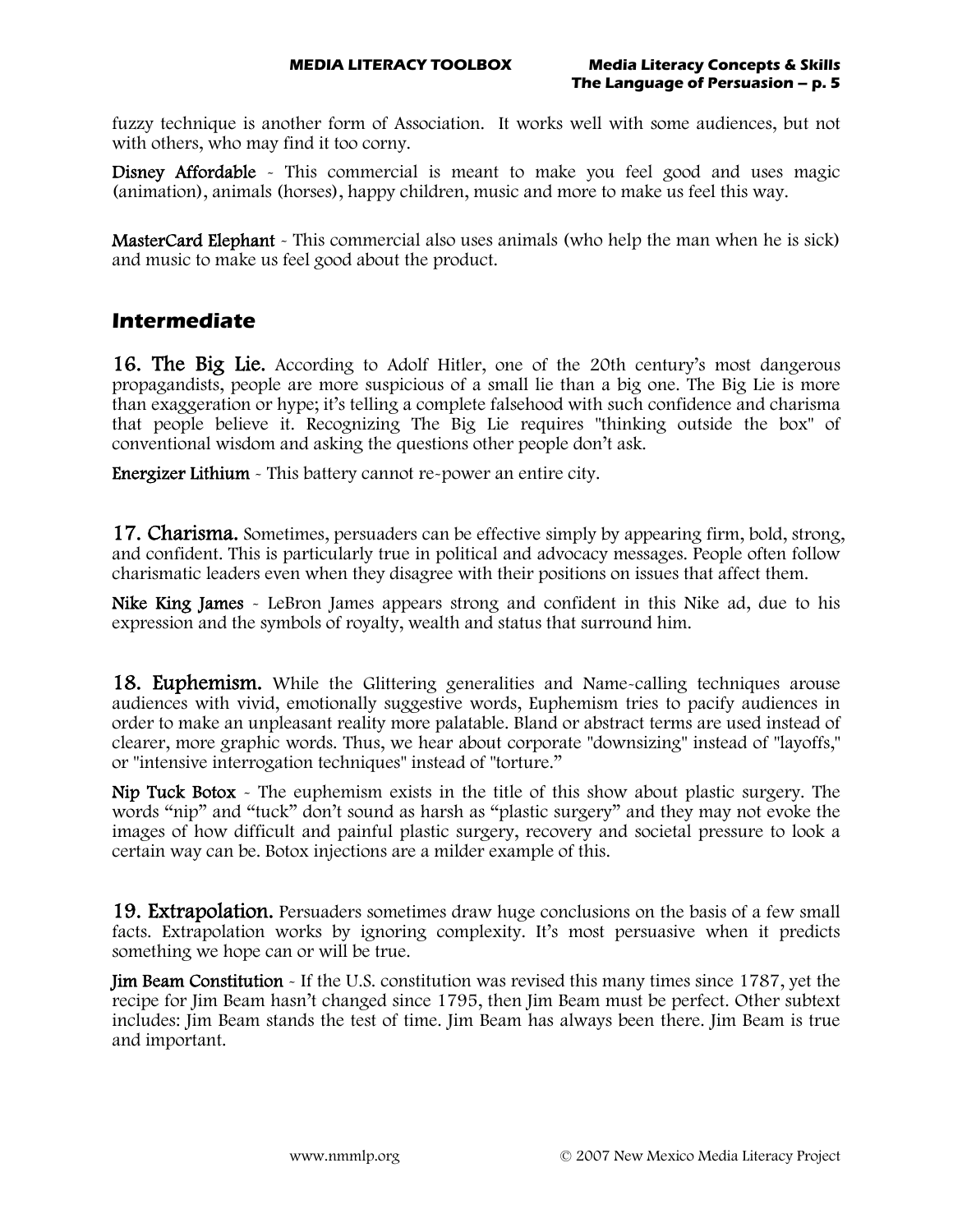20. Flattery. Persuaders love to flatter us. Politicians and advertisers sometimes speak directly to us: "You know a good deal when you see one." "You expect quality." "You work hard for a living." "You deserve it." Sometimes ads flatter us by showing people doing stupid things, so that we'll feel smarter or superior. Flattery works because we like to be praised and we tend to believe people we like. (We're sure that someone as brilliant as you will easily understand this technique!)

Pantene - You are one in a million if you use Pantene. You are special, unique and you are worth it.

21. Glittering generalities. This is the use of so-called "virtue words" such as civilization, democracy, freedom, patriotism, motherhood, fatherhood, science, health, beauty, and love. Persuaders use these words in the hope that we will approve and accept their statements without examining the evidence. They hope that few people will ask whether it's appropriate to invoke these concepts, while even fewer will ask what these concepts really mean.

Soft & Dry - This deodorant is strong and beautiful.

22. Name-calling. This technique links a person or idea to a negative symbol (liar, creep, gossip, etc.). It's the opposite of Glittering generalities. Persuaders use Name-calling to make us reject the person or the idea on the basis of the negative symbol, instead of looking at the available evidence. A subtler version of this technique is to use adjectives with negative connotations (extreme, passive, lazy, pushy, etc.) Ask yourself: Leaving out the name-calling, what are the merits of the idea itself?

Altoids Chicken - You are chicken if you don't try this product.

**23. New.** We love new things and new ideas, because we tend to believe they're better than old things and old ideas. That's because the dominant culture in the United States (and many other countries) places great faith in technology and progress. But sometimes, new products and new ideas lead to new and more difficult problems.

Soft & Dry - "Introducing New Soft & Dri Dermastripe." It must be better than the old deodorant.

**24. Nostalgia.** This is the opposite of the New technique. Many advertisers invoke a time when life was simpler and quality was supposedly better ("like Mom used to make"). Politicians promise to bring back the "good old days" and restore "tradition." But whose traditions are being restored? Who did they benefit, and who did they harm? This technique works because people tend to forget the bad parts of the past, and remember the good.

Disney Affordable - The music in this commercial could invoke a nostalgic feeling and for many people, the Disney brand conjures up nostalgic feelings of seeing their animated films when they were young or possibly visiting one of their resorts.

25. Rhetorical questions. These are questions designed to get us to agree with the speaker. They are set up so that the "correct" answer is obvious. ("Do you want to get out of debt?" "Do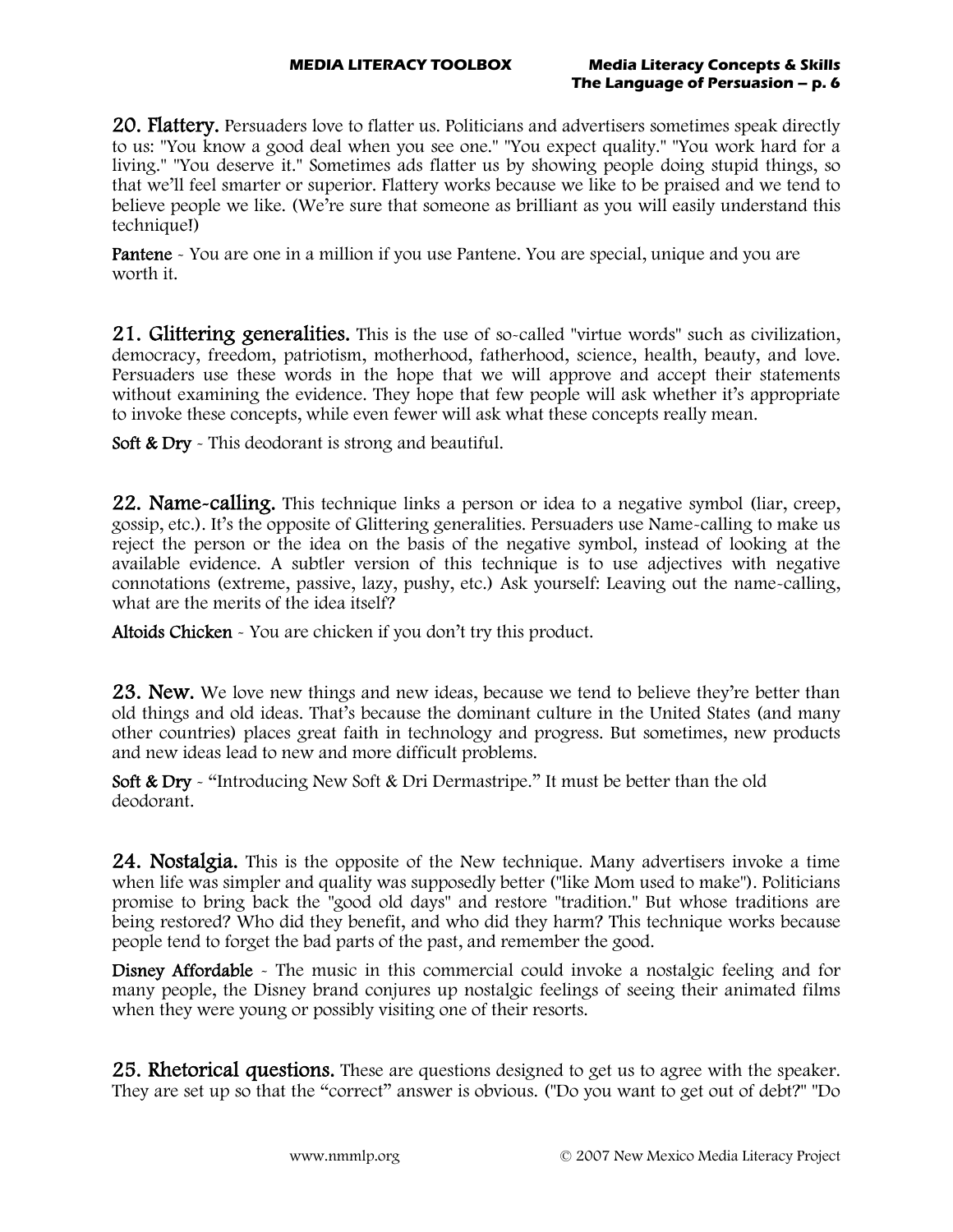you want quick relief from headache pain?" and "Should we leave our nation vulnerable to terrorist attacks?" are all rhetorical questions.) Rhetorical questions are used to build trust and alignment before the sales pitch.

Monster.com - "What are you working for?" This is the first rhetorical question in a series of questions we hear in this commercial. Monster.com is the answer.

**26. Scientific evidence.** This is a particular application of the Expert technique. It uses the paraphernalia of science (charts, graphs, statistics, lab coats, etc.) to "prove" something. It often works because many people trust science and scientists. It's important to look closely at the "evidence," however, because it can be misleading.

**L'Oreal Anti-aging 2**  $\sim$  The text in this print ad states that this product "tightens sagging skin" with Dermo Peptides 67% saw improvement" and it "visibly minimizes age spots with BHA Complex 68% saw more even skin tone."

**27. Simple solution.** Life is complicated. People are complex. Problems often have many causes, and they're not easy to solve. These realities create anxiety for many of us. Persuaders offer relief by ignoring complexity and proposing a Simple solution. Politicians claim one policy change (lower taxes, a new law, a government program) will solve big social problems. Advertisers take this strategy even further, suggesting that a deodorant, a car, or a brand of beer will make you beautiful, popular and successful.

Buy Nothing Day - Not shopping on "Black Friday," the day after Thanksgiving, will solve all the environmental problems due to over-consumption and save the world.

Chevron Oil - Oil remains the solution ("so for today the world needs oil") to the complex environmental, economic, political and justice issues occurring around the world in relation to oil.

28. Slippery slope. This technique combines Extrapolation and Fear. Instead of predicting a positive future, it warns against a negative outcome. It argues against an idea by claiming it's just the first step down a "slippery slope" toward something the target audience opposes. ("If we let them ban smoking in restaurants because it's unhealthy, eventually they'll ban fast food, too." This argument ignores the merits of banning smoking in restaurants.) The Slippery slope technique is commonly used in political debate, because it's easy to claim that a small step will lead to a result most people won't like, even though small steps can lead in many directions.

Giuliani Slippery Slope - If we stop doing business with the rest of the world (and erect high tariffs) we could have another Great Depression in the United States.

29. Symbols. Symbols are words or images that bring to mind some larger concept, usually one with strong emotional content, such as home, family, nation, religion, gender, or lifestyle. Persuaders use the power and intensity of *symbols* to make their case. But symbols can have different meanings for different people. Hummer SUVs are status symbols for some people, while to others they are symbols of environmental irresponsibility.

Buy Nothing Day - The pig, garbage, highway traffic and deforestation are symbols of overconsumption in this commercial.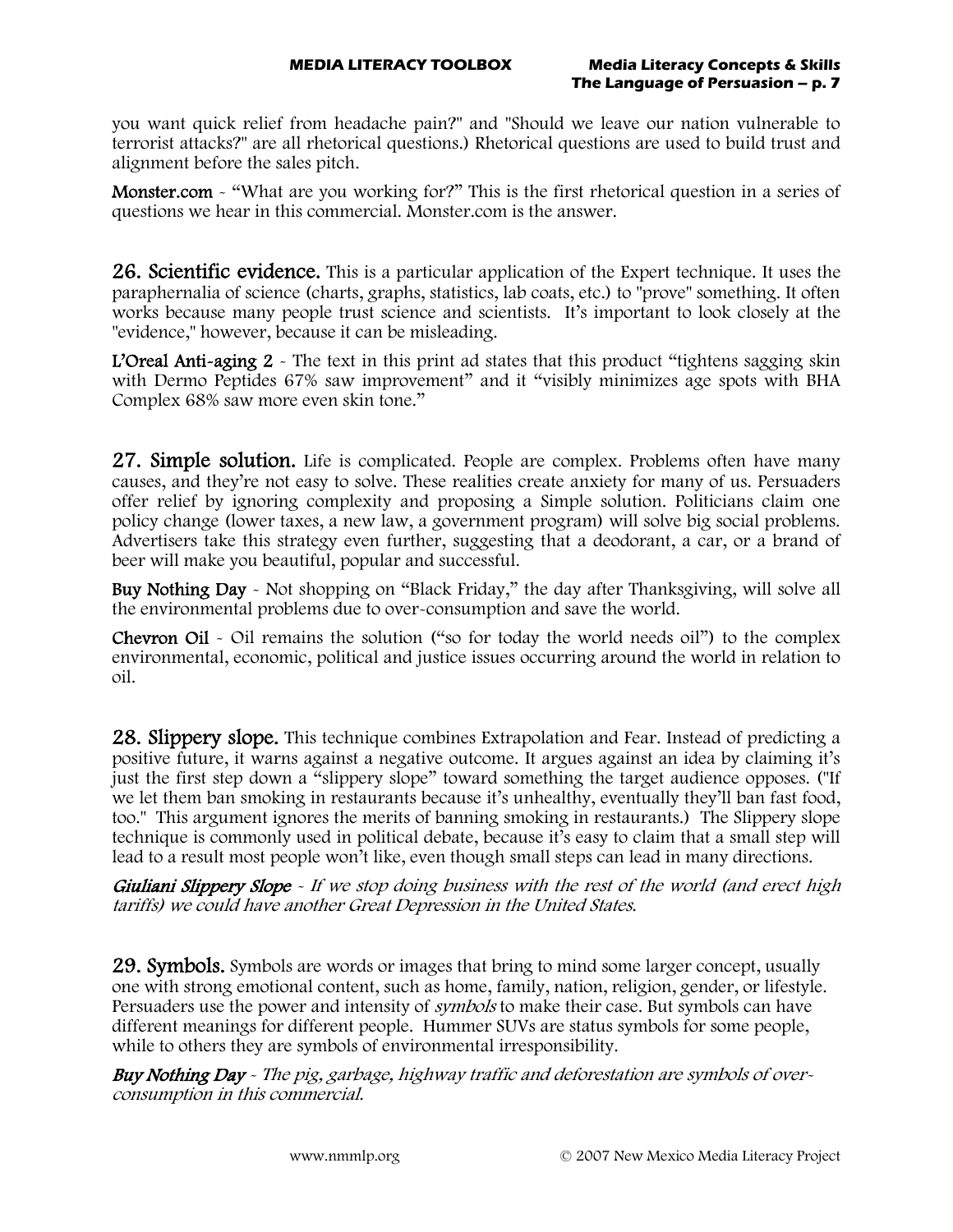Disney Affordable - The shooting star is a wish symbol and the twinkling light that moves, the carriage and castle are symbols of Disney.

Fergie Glamorous - Diamonds, champagne, private jets, limousines and elegant dresses are symbols of wealth used in this music video.

## **Advanced**

**30. Ad hominem.** Latin for "against the man," the *ad hominem* technique responds to an argument by attacking the opponent instead of addressing the argument itself. It's also called "attacking the messenger." It works on the belief that if there's something wrong or objectionable about the messenger, the message must also be wrong.

See this website to find an example of ad hominem in these campaign ads: www.livingroomcandidate.movingimage.us/index.php

**31. Analogy.** An analogy compares one situation with another. A good analogy, where the situations are reasonably similar, can aid decision-making. A weak analogy may not be persuasive, unless it uses emotionally-charged images that obscure the illogical or unfair comparison.

Saturn Hybrid - Rethinking ideas around strength and beauty is the same as rethinking new models of Saturn and Saturn Hybrids. Saturn is therefore compared to strength and beauty in human relationships.

**32. Card stacking.** No one can tell the whole story; we all tell part of the story. *Card* stacking, however, deliberately provides a false context to give a misleading impression. It "stacks the deck," selecting only favorable evidence to lead the audience to the desired conclusion.

Chevron Oil - Mostly favorable images, words, and sounds are presented here. A clean environment, renewable energy, healthy-looking people, people with their children and pets, ocean waves, cities, moving traffic and public transportation (modern life getting by), people working and playing sports, piano music, a waterfall, etc. We do not see much environmental damage, images of war in oil rich nations, etc.

Disney Affordable - This vacation is presented as magical, fun and for only \$1,600. The stress of traveling and other fees such as taxes, food and transportation is not mentioned.

**33. Cause vs. Correlation.** While understanding true causes and true effects is important, persuaders can fool us by intentionally confusing correlation with cause. For example: Babies drink milk. Babies cry. Therefore, drinking milk makes babies cry.

Honey Maid Twins - "Twice the whole grain" means that you will have twice the happiness. Twins are correlated with whole grain in this print ad, two things that have nothing to do with each other.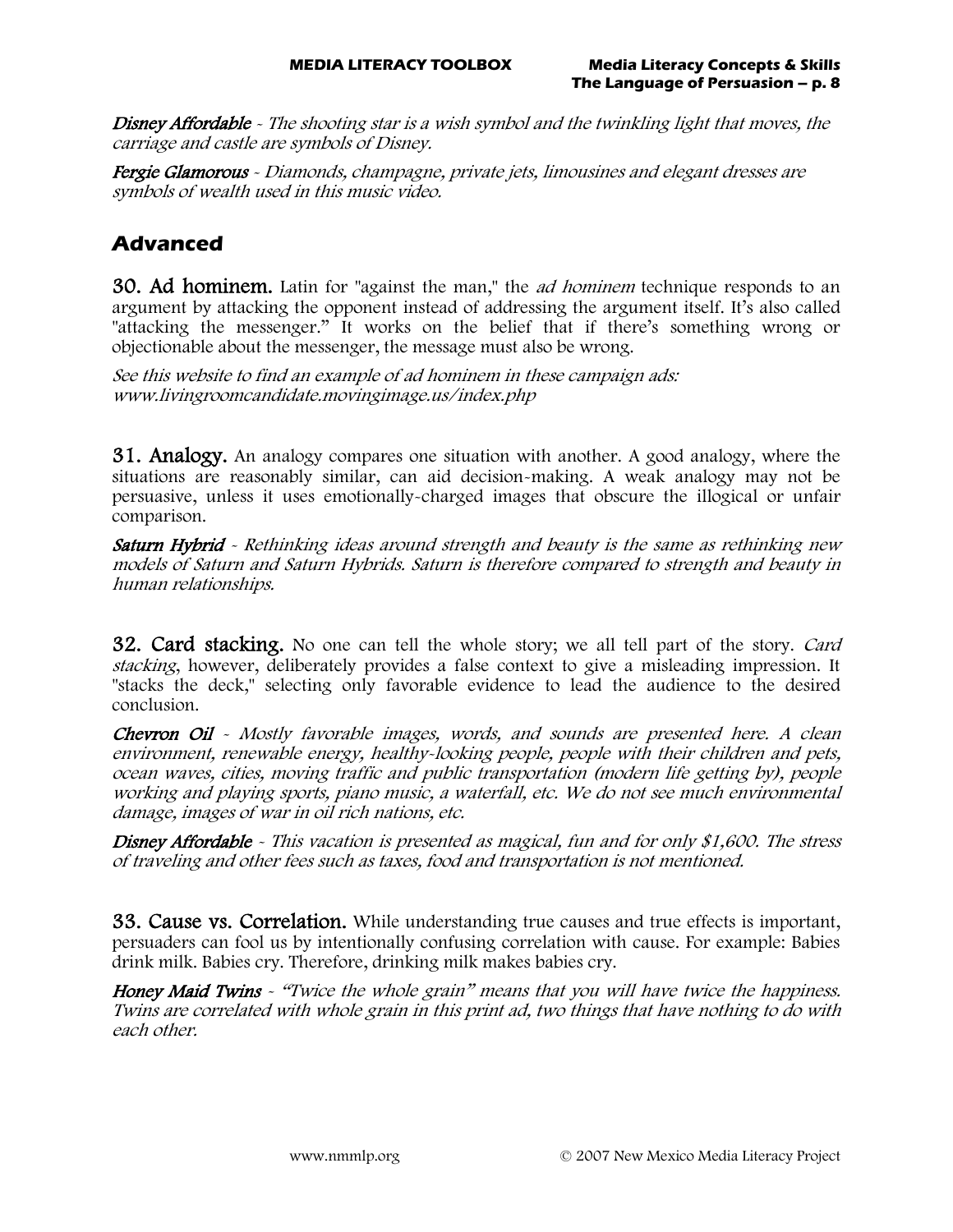**34. Denial.** This technique is used to escape responsibility for something that is unpopular or controversial. It can be either direct or indirect. A politician who says, "I won't bring up my opponent's marital problems," has just brought up the issue without sounding mean.

Chevron Oil - This ad relays favorable messages regarding the oil industry and states that people in the industry are not "corporate titans, but people who daily try to find newer ways, cleaner ways to power the world." This ad is a response to controversy concerning the oil industry, rather than a message about responsibility. Instead, the message is that we all need oil, we are finding alternative energy methods, and we are here for you and the planet.

35. Diversion. This technique diverts our attention from a problem or issue by raising a separate issue, usually one where the persuader has a better chance of convincing us. Diversion is often used to hide the part of the story not being told. It is also known as a "red herring."

Chevron Oil - This commercial focuses more on renewable energy and the need for oil, rather than problems regarding oil.

**36. Group dynamics.** We are greatly influenced by what other people think and do. We can get carried away by the potent atmosphere of live audiences, rallies, or other gatherings. *Group* dynamics is a more intense version of the *Majority belief* and *Bandwagon* techniques.

Altoids Chicken - The term "chicken" and the image of the teenage boys in this print ad challenging another hesitant boy use group dynamics to persuade the viewer.

**37. Majority belief.** This technique is similar to the *Bandwagon* technique. It works on the assumption that if most people believe something, it must be true. That's why polls and survey results are so often used to back up an argument, even though pollsters will admit that responses vary widely depending on how one asks the question.

John Kerry - If most of the men John Kerry served with think he is unfit for command, then it must be true.

**38. Scapegoating.** Extremely powerful and very common in political speech, *Scapegoating* blames a problem on one person, group, race, religion, etc. Some people, for example, claim that undocumented ("illegal") immigrants are the main cause of unemployment in the United States, even though unemployment is a complex problem with many causes. Scapegoating is a particularly dangerous form of the Simple solution technique.

Jim Baca - Many education problems are to be blamed on political candidate Jim Baca.

**39. Straw man.** This technique builds up an illogical or deliberately damaged idea and presents it as something that one's opponent supports or represents. Knocking down the "straw man" is easier than confronting the opponent directly.

Giuliani Straw Man - Democrats overspend, overtax, overregulate and oversue. Democrats therefore represent this, while Giuliani, a Republican candidate does not.